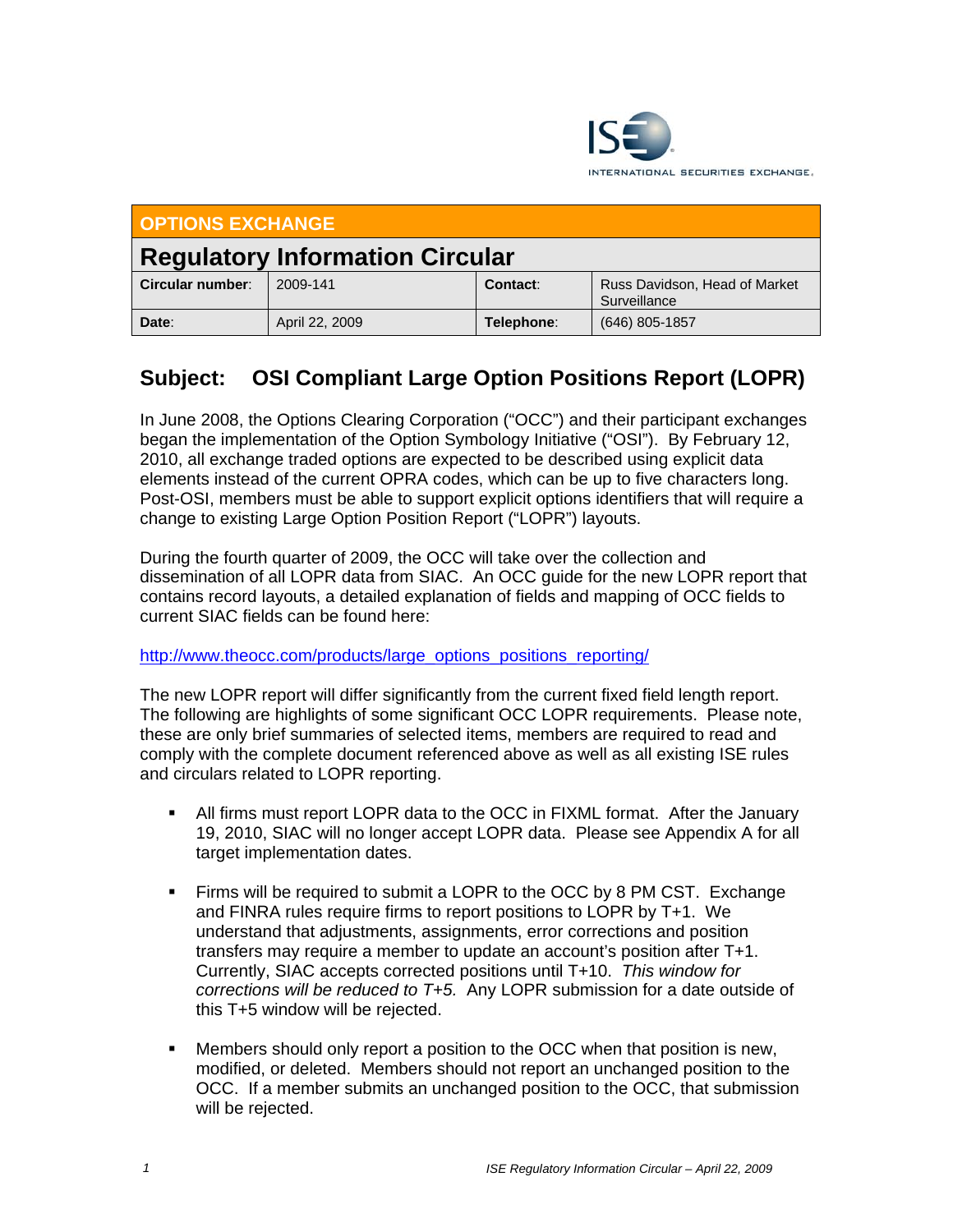- Members will be able to delete submitted records and include text explaining why the record was deleted (i.e. "entered in error").
- The OCC will automatically purge any expired options series.
- All option series affected by corporate actions will be purged by OCC on the exdate of the corporate action. Members must transmit new LOPR submissions as adds to replace these purged positions.
- "In Concert" data will be submitted directly to OCC by members. Members will no longer need to send a separate report to the exchanges.
- Each member will receive a daily report from OCC showing all rejected LOPR records. Members are responsible for correcting and resubmitting any rejected records. A report showing rejected LOPRs from all members will be sent to the Exchanges.
- A member that wishes to electronically report hedge information can do so using the LOPR. There will no longer be a separate "LOPR Hedge Report".

Please contact Ron Veith at (212) 897-8130 or rveith@ise.com with any questions.